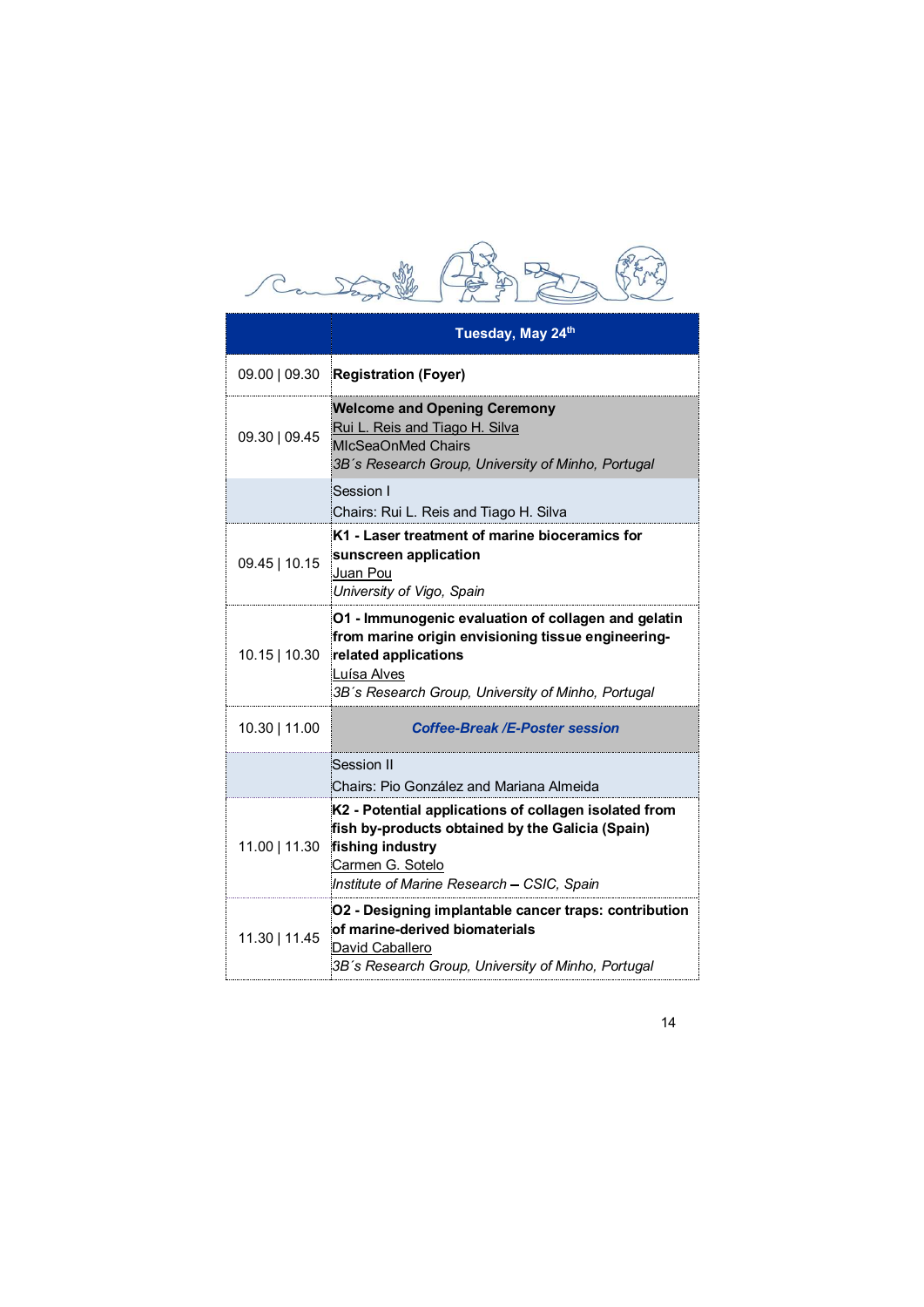| 11.45   12.00 | O3 - Computational fluid dynamics (CFD) as a powerful<br>tool to predict flow behaviour in microfluidic systems<br>Ramón Rial<br>3B's Research Group, University of Minho, Portugal                                                                          |
|---------------|--------------------------------------------------------------------------------------------------------------------------------------------------------------------------------------------------------------------------------------------------------------|
| 12.00   12.30 | K3 - Marine by-products and nutrition: importance of<br>lipid fraction<br>Narcisa Bandarra<br>Portuguese Institute of Sea and Atmosphere, Portugal                                                                                                           |
| 12.30   14.30 | Lunch                                                                                                                                                                                                                                                        |
|               | <b>Session III</b>                                                                                                                                                                                                                                           |
| 14.30   15.00 | Chairs: Alexandra Leeper and Catarina Marques<br>K4 - Research and Innovation with relevance for health<br>from the Blue sector at Matis<br>Margret Geirsdottir<br>Matís, Iceland                                                                            |
| 15.00   15.15 | O4 - Cell-laden marine collagen/chitosan/fucoidan<br>hydrogel produced with an innovative compression<br>and absorption methodology envisaging cartilage<br>tissue engineering<br>Duarte Nuno Carvalho<br>3B's Research Group, University of Minho, Portugal |
| 15.15   15.30 | O5 - Improving regenerative competencies of marine-<br>based biomaterials using ion therapeutic approaches<br>Mohammed Yassin<br>3B's Research Group, University of Minho, Portugal                                                                          |
| 15.30   16.00 | K5 - BIOFAST: A valorization project of shark teeth up<br>to the health market<br>Pio González<br>University of Vigo, Spain                                                                                                                                  |
|               | <b>Coffee-Break /E-Poster session</b>                                                                                                                                                                                                                        |

15